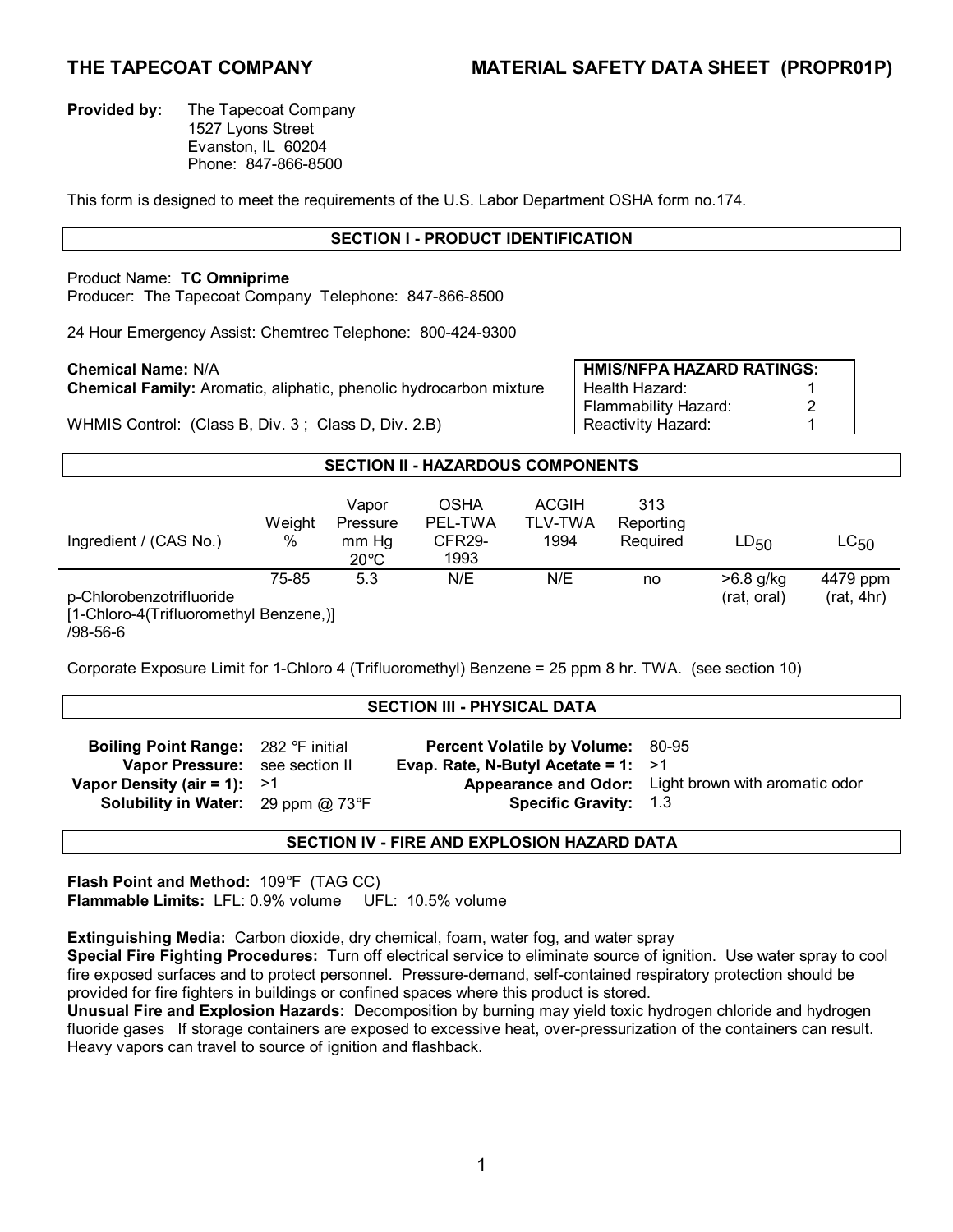# **SECTION V - HEALTH HAZARD DATA**

#### **Routes of Overexposure:**

- **Eyes:** Can cause slight to moderate irritation, redness, tearing and blurred vision.
- **Ingestion:** Not highly toxic if swallowed. Prolonged ingestion may cause liver and kidney damage.
- **Inhalation:** Exposure may cause irritation of upper respiratory tract. Excessive inhalation may produce symptoms of central nervous system depression, ranging from light-headedness to nausea and vomiting. Prolonged inhalation or ingestion of large amounts may cause liver and kidney damage based on laboratory animal studies.
- **Skin:** Prolonged or repeated contact with skin may cause slight to moderate irritation.

**Effects of Overexposure:** Acute overexposure may cause slight to moderate irritation to the skin, eyes and respiratory system. Inhalation of high concentrations may cause depression of the central nervous system. Repeated or prolonged skin contact may cause dermatitis. Chronic prolonged inhalation or ingestion of large amounts may cause liver and kidney damage based on laboratory animal studies.

A 28 day range finding inhalation study was conducted in male and female Sprague-Dawley rats exposed to 0, 100, 250, 500 or 1,000 ppm for 6 hr/day, 5 days/week. Clinical signs included increased activity at 250 ppm and above. Liver and kidney weights were increased. Microscopic changes in male kidneys stained positive for alpha-2-U globulin and the effects were seen at all exposures in males. Liver changes were consistent with clinical chemistry and PCBTF blood level analysis and are believed to be an adaptive response, due to increased liver metabolism.

Gavage studies in laboratory rodents for treatment periods of 14, 28, and 90 days have demonstrated significant liver and kidney toxicity at dose levels of 400-1000 mg/Kg/day. Evidence of liver and kidney weights;, clinical chemistry values and histopathological findings. Renal toxicity which occurred only in male rats was apparently due to "hyaline" droplet: nephropathy and is therefore, highly unlikely to develop in man. The NOAELS for all these studies range from 10 to 100 mg/Kg/day.

**Carcinogenicity:** Not listed as carcinogen - IARC, NTP, OSHA

## **Reproductive toxicity: None known**

## **Mutagenicity:** Not a mutagen - Ames Test.

**Sensitization to Product:** This product contains agents that may sensitize skin to sunlight and cause sunburn-type reaction or other allergic responses. Use protective cream on exposed skin where necessary to help prevent these reactions.

#### **Synergistic materials:** None known

## **Emergency and First Aid Procedures:**

- **Eyes**: Flush with water for at least 15 minutes lifting upper and lower lids and seek immediate medical attention.
- **Ingestion**: Do not induce vomiting. This material is not soluble. Do not give fluids. If spontaneous vomiting is inevitable, prevent aspiration by keeping the victim's head below the knees. Get immediate medical attention. A qualified physician can perform gastric lavage only when the airway has been secured to prevent aspiration. Following ingestion, adsorbents such as activated charcoal may be of value. Gastric lavage may be effective when performed by a physician within 4 hours of ingestion.
- **Inhalation**: Remove to fresh air. Call a physician if necessary. If breathing stops, begin artificial respiration. If breathing is difficult, administer oxygen.
- **Skin: Remove with waterless hand cleaner. Wash with soap and large quantities of water. Seek medical** attention if irritation from contact persists. Remove and launder contaminated clothing before reuse.

#### **Chemicals contained herein listed as carcinogens or potential carcinogens:**

| NTP: none<br>OSHA: none<br>IARC: none |  |
|---------------------------------------|--|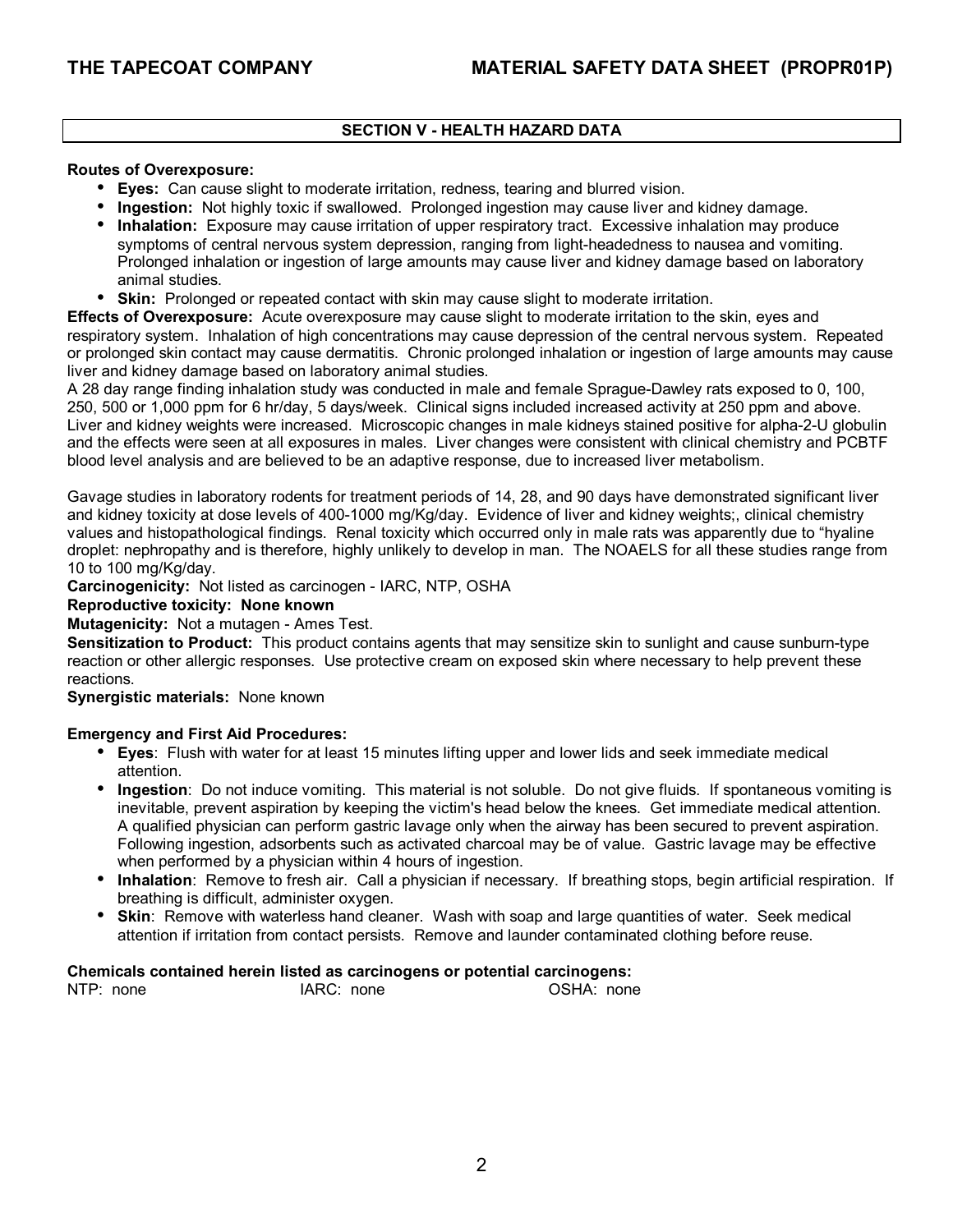# **SECTION VI - REACTIVITY DATA**

**Stability**: Stable

**Conditions to Avoid:** Avoid open flames, welding arcs or other high temperature sources which induce thermal decomposition.

**Incompatibility (Material to Avoid):** Avoid contact with strong oxidizing agents such as permanganates and dichromates.

**Hazardous Decomposition Products:** Decomposition products include hydrogen fluoride, hydrogen chloride and possibly organic halides.

**Hazardous Polymerization**: Will not occur.

# **SECTION VII - SPILL OR LEAK PROCEDURES**

**Steps to be taken in case material is released or spilled:** Evacuate unnecessary personnel and eliminate all sources of ignition. Prevent discharge or flushing to streams and sewer systems. Large spills should be removed by vacuum truck. Smaller spills may be soaked up with compatible absorbent material (sand, diatomaceous earth, kitty litter, etc.) which should be placed in closed containers, labeled and stored in a safe place outdoors to await proper disposal. Flush the spill area with water if the rinse water can be collected and placed in appropriate containers for proper disposal. Spills on areas other than pavement, e.g., dirt or sand, may be handled by removing the affected soils and placing in approved containers. People performing the clean up should have full protective equipment including a NIOSH/MSHA approved positive pressure self contained breathing apparatus.

This material is not listed in 40 CFR 302 Table 302.4 (CERCLA) or 40 CFR 355, App. A (Extremely Hazardous Substances). Notify authorities if a spill can produce adverse off site effects. State and local regulations may have reporting requirements for this material. Check with the proper state or local authorities.

## **SECTION VIII - SPECIAL PROTECTION INFORMATION**

**Respiratory Protection:** NIOSH/MSHA approved respirator, following manufacturer's recommendations should be used as a precautionary measure where airborne contaminants may occur. Use a NIOSH/MSHA approved air supplied respirator following manufacturer's recommendations whenever an air concentration of over 20 ppm PCBTF is expected. Use supplied air respirator in positive pressure mode following ANSI Z88.2-1992 for tank and confined space entry.

**Eye Protection:** Wear chemical safety goggles, plus full face shield to protect against splashing when appropriate (ANSI Z87.1)

**Ventilation:** Work in well ventilated areas. Maintain exposure level below 20 ppm. Where engineering controls are not feasible use adequate local exhaust ventilation where mist, spray, or vapor may be generated. **Protective Gloves:** Solvent resistant (neoprene, PVC, nitrile, etc.) gloves should be worn.

## **SECTION IX - SPECIAL PRECAUTIONS**

**Precautions to be taken in handling and storing:** For industrial use only. Keep out of reach of children. Keep container closed. Avoid prolonged or repeated contact with skin. Avoid breathing vapors. Do not take internally. Store in a cool place. Store in tightly closed containers in a ventilated fire resistant area away from heat, open flame, sparks or strong oxidizing agents. Ground all equipment. Use only in a well ventilated area. Use only non-sparking tools. Vapors are heavier than air and will collect in low areas such as pits. Chronic overexposure may create health risks. Wash thoroughly after handling or contact. Do not eat, drink or smoke in areas where this product is used. Do not apply air pressure, puncture or weld on or near containers. Do not reuse containers.